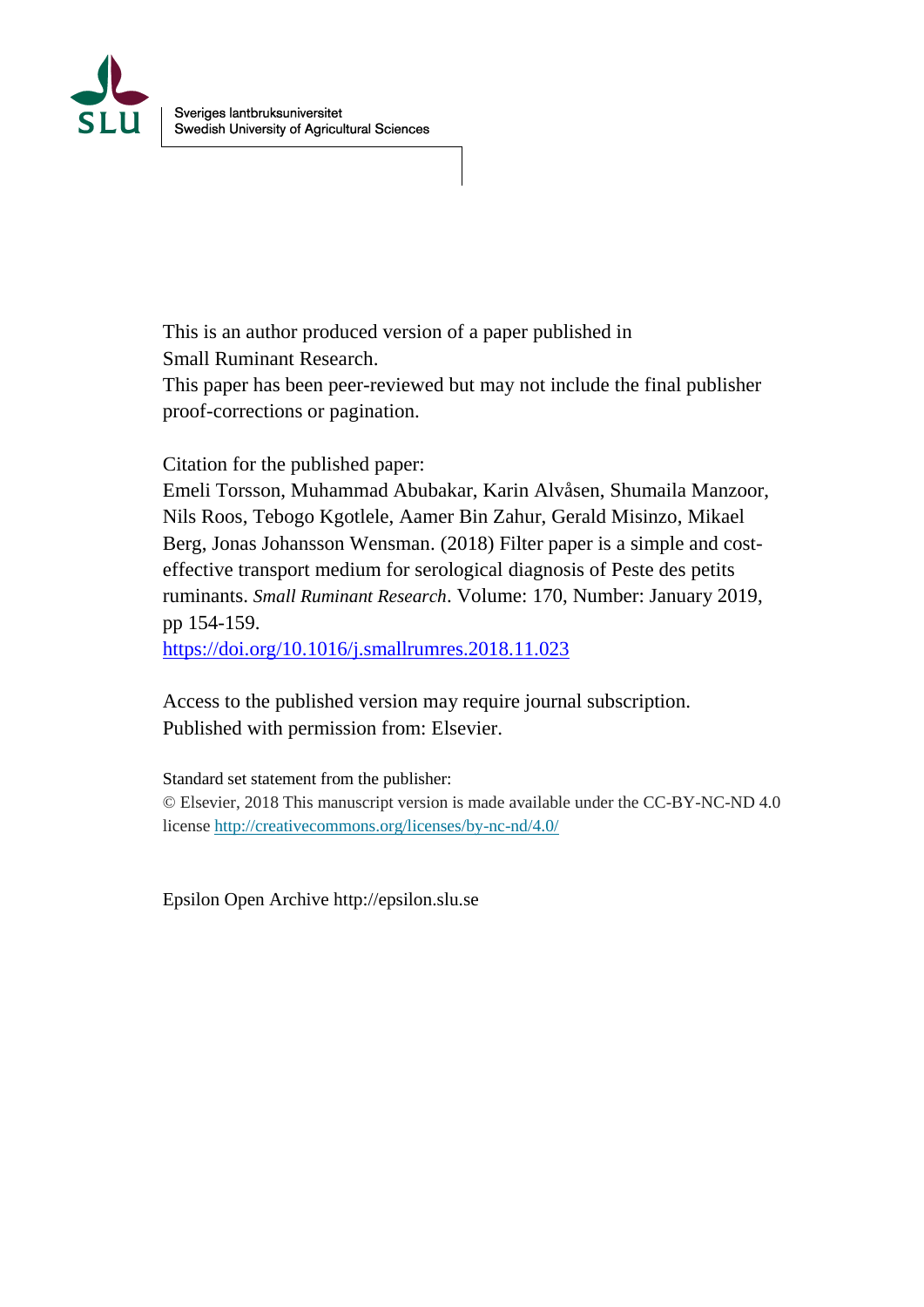| $\mathbf{1}$   | Filter paper is a simple and cost-effective transport medium for serological diagnosis of Peste des                                                        |
|----------------|------------------------------------------------------------------------------------------------------------------------------------------------------------|
| $\overline{2}$ | petits ruminants                                                                                                                                           |
| 3              |                                                                                                                                                            |
| $\overline{4}$ | Emeli Torsson <sup>1*</sup> , Muhammad Abubakar <sup>2</sup> , Karin Alvåsen <sup>3</sup> , Shumaila Manzoor <sup>2,</sup> Nils Roos <sup>1</sup> , Tebogo |
| 5              | Kgotlele <sup>4</sup> , Aamer Bin Zahur <sup>2</sup> , Gerald Misinzo <sup>4</sup> , Mikael Berg <sup>1</sup> , Jonas Johansson Wensman <sup>3</sup>       |
| 6              |                                                                                                                                                            |
| $\tau$         | <sup>1</sup> Swedish University of Agricultural Sciences, Department of Biomedical Sciences & Veterinary Public                                            |
| $8\,$          | Health, P.O. Box 7028, SE-750 07 Uppsala, Sweden                                                                                                           |
| 9              | <sup>2</sup> National Veterinary Laboratory, Park Road, Islamabad, Pakistan                                                                                |
| 10             | <sup>3</sup> Swedish University of Agricultural Sciences, Department of Clinical Sciences, P.O. Box 7054, SE-                                              |
| 11             | 750 07 Uppsala, Sweden                                                                                                                                     |
| 12             | <sup>4</sup> SACIDS Africa Centre of Excellence for Infectious Diseases of Humans and Animals in Eastern and                                               |
| 13             | Southern Africa, College of Veterinary Medicine and Biomedical Sciences, Sokoine University of                                                             |
| 14             | Agriculture, P.O. Box 3297, Chuo Kikuu, Morogoro, Tanzania                                                                                                 |
| 15             |                                                                                                                                                            |
| 16             | *corresponding author                                                                                                                                      |
| 17             | Contact information: e-mail: emeli.torsson@slu.se, phone +4618-671704                                                                                      |
| 18             | <b>Acknowledgments</b>                                                                                                                                     |
| 19             | We would like to thank Nils Fall (SLU) for valuable input regarding the epidemiology,                                                                      |
| 20             | Statistics@SLU (Mikael Franko and Adam Flöhr) for help with the statistical analysis, Malin Päärni                                                         |
| 21             | for help with sample collection, and Dr. Muhammad Afzal for help with the fulfillment of this study.                                                       |
| 22             | This study was funded by the Swedish Research Council (project no. 348-2013-6402 and 348-2014-                                                             |
| 23             | 4293) and FAO National Project (GCP/PAK/127/USA).                                                                                                          |
| 24             |                                                                                                                                                            |
| 25             | <b>Conflict of interest</b>                                                                                                                                |
| 26             | The authors declare that they have no conflict of interest.                                                                                                |

27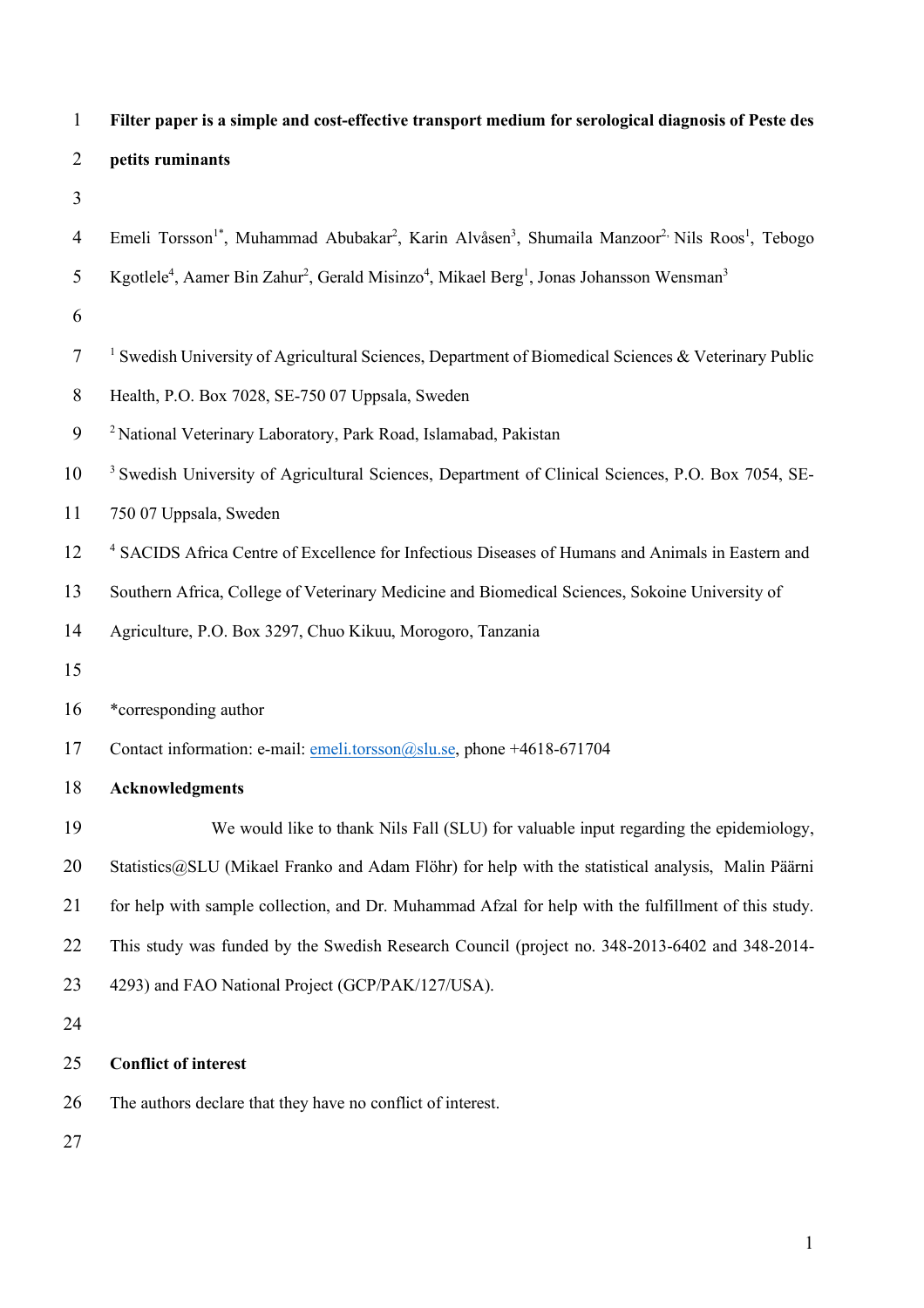#### **Abstract**

 Peste des petits ruminants (PPR) is a highly contagious disease caused by peste-des- petits-ruminants virus. Following the successful eradication of the related rinderpest virus, a program to control and eradicate PPR was launched by the FAO and OIE. PPR is today present in many tropical countries where maintaining the cold chain for sample transportation is one of the major barriers for timely processing. Transport of samples on filter paper is a simple and cost-effective method, however validation and optimization is required to fully adapt this approach. The objective of this study was to evaluate and validate the use of filter paper in serological diagnosis of PPR. Blood samples (serum and filter paper) were collected from sheep and goats in both Tanzania and Pakistan and analysed using a PPRV-specific cELISA. The positive proportion was 10.7 % in Tanzania and 80 % in Pakistan when performing the analysis on serum. These results were then considered as reference and compared to the results from the filter papers analysed by the same cELISA. According to the statistical analysis the cut-40 off for a positive results for samples stored on filter paper was adjusted from  $\leq 50\%$  competition 41 percentage to  $\leq 84\%$  in Tanzania and to  $\leq 69\%$  in Pakistan.

 These results demonstrate that filter papers are an acceptable and cost-effective transport method of whole blood samples for later use in serological analysis.

### **Key words**

Peste des petits ruminants, serological diagnosis, filter papers, transport, Tanzania, Pakistan

#### **Introduction**

 Peste des petits ruminants (PPR) is a highly contagious and deadly disease caused by the peste-des-petits-ruminants virus (PPRV) (Gibbs et al., 1979, ICTV, 2016). The main hosts are sheep and goats, however disease in wild small ruminants and camels has also been reported (Abubakar et al., 2011, Aguilar et al., 2018, Mahapatra et al., 2015, Khalafalla et al., 2010). Clinical signs related to PPR include a high fever, ocular and nasal discharge, necrotic lesions in mucous membranes, pneumonia, diarrhoea, immunosuppression, and a high case fatality rate (up to 90%) in an epidemic setting (Torsson et al., 2016). Following the successful eradication of a related morbillivirus, rinderpest virus (Roeder et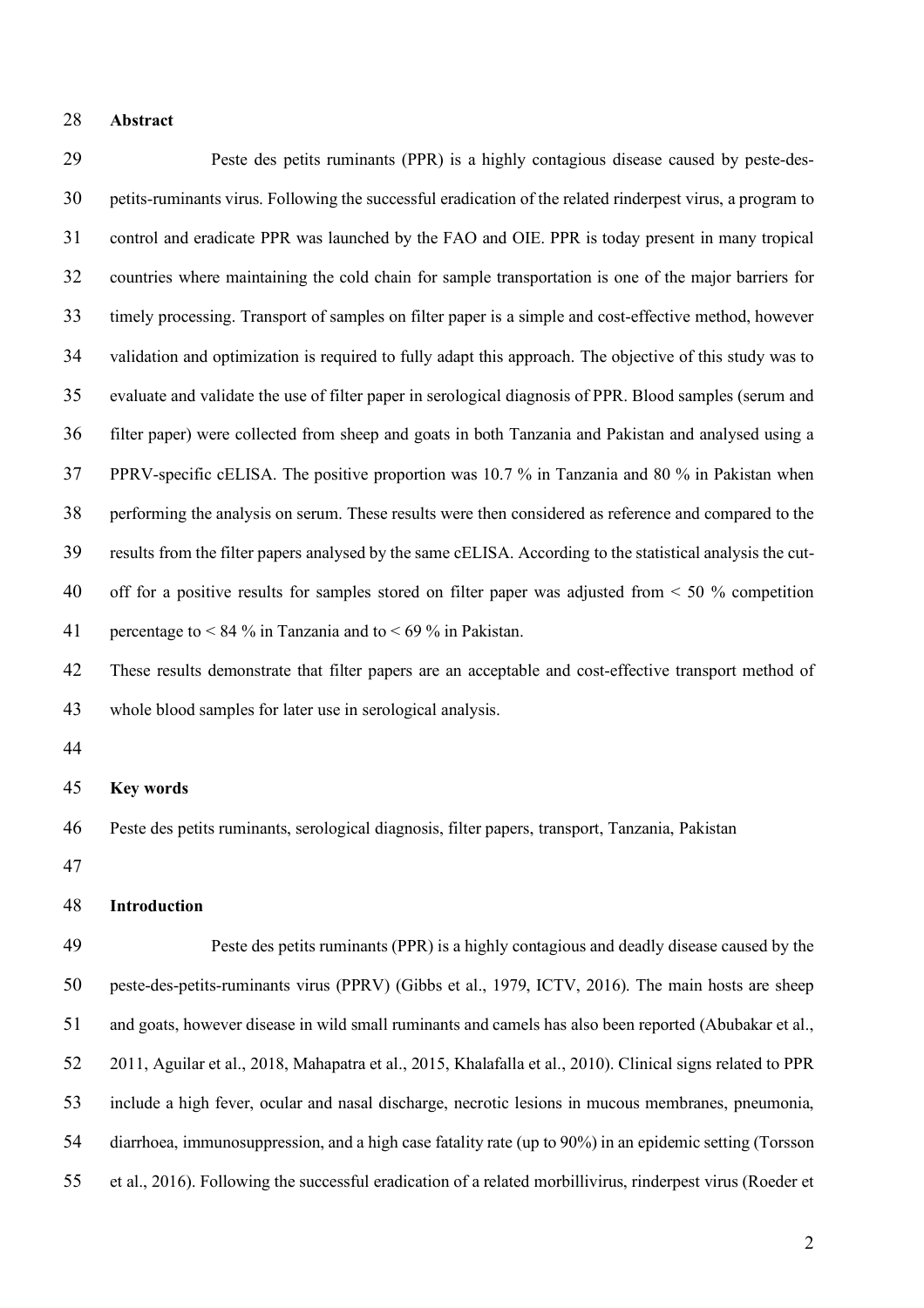al., 2013, Gibbs et al., 1979), the Food and Agricultural Organization of the United Nations (FAO) and the World Animal Health Organization (OIE) have launched a program to control and eradicate PPR (FAO, 2015).

 Our understanding on the PPRV epidemiology has increased significantly in the last years, however continued monitoring and strict biosecurity measures would underline the success of the eradication program. Peste-des-petits-ruminants virus is currently present in north, central, east, and west Africa, the Middle East and parts of Asia (OIE, 2016). Many of these are tropical countries where maintaining the cold chain for sample transportation is one of the major barriers for timely processing of samples (FAO, 2013). Filter paper as a mode of sample collection and transport has been suggested previously (Michaud et al., 2007, Matheus et al., 2015, Randriamparany et al., 2016). For PPR, filter paper has been proposed for long-term storage followed by detection and genotyping using PCR (Michaud et al., 2007), but has not yet been studied in serological diagnosis. Transport of samples on filter paper is a simple and cost-effective method, however more robust validation and optimization is required to fully adapt this simple and cost-effective approach (Hopkins et al., 1998). The objective of this study was to evaluate the use of filter paper, in comparison to serum, in serological diagnosis of PPR using the OIE suggested competitive enzyme linked immunosorbent assay (cELISA) (Libeau et al., 1995). We use two different kinds of filter paper, the Nobuto Filter Strips and, an even less expensive alternative, chromatography paper. The filter papers were optimized and validated on clinical samples.

**Materials and methods**

#### *Sample collection*

### *Tanzania*

 Sample collection was performed during June-July in 2015 in two districts (Kilombero and Ulanga) in the Morogoro region (Torsson et al., 2017). This region was selected due to previous reports of presence of PPR (Kgotlele et al., 2014, Misinzo et al., 2015). Ethical approval was received from the Research Animal Council at the Swedish University of Agricultural Sciences (SLU ua 2017.1.1.1-1881). Blood samples were collected from domestic sheep and goats, between the ages 3-12 month, from herds of different sizes. Each animal was sampled in triplicate: serum in collection tubes using a vacutainer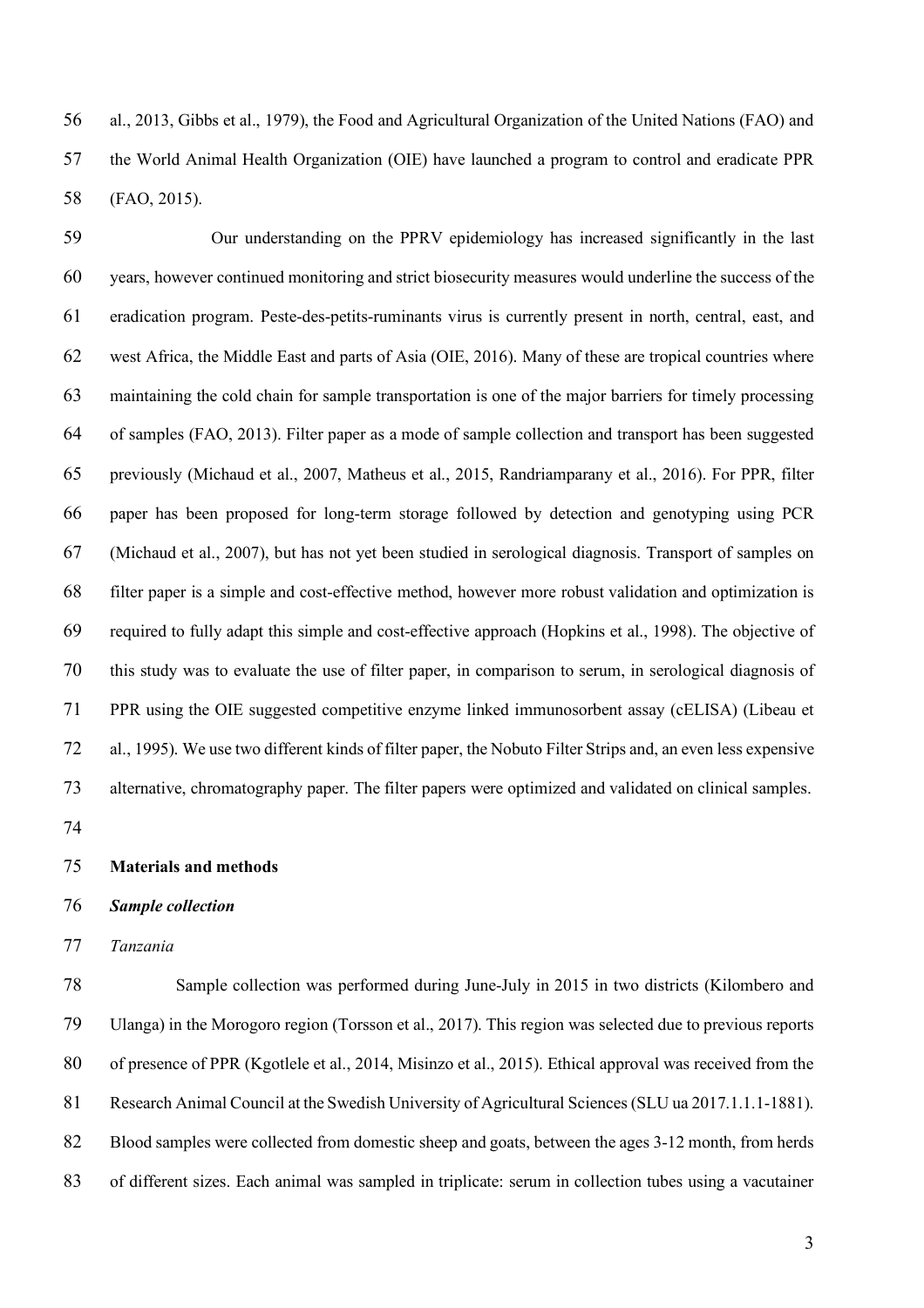84 system (BD Biosciences), and two different types of filter paper: Nobuto Filter Strips (NFS) (Advantec, 85 Dublin, CA, United States) and a chromatography paper (CP) (grade FN 100, weight 195 g/m<sup>2</sup>, thickness 0.35 mm, capillary rise 115) (Sartorius AG, Goettingen, Germany). The CP was delivered in sheets (260\*410 mm) and prior to sample collection the sheet was cut into pieces similar in size to the Nobuto Filter strips, approximately 10\*50 mm.

 Blood was collected from the jugular vein using sterile needles and vacutainer tubes without additives (BD vacutainer, Plymouth, UK). Tubes were then opened and the two different filter papers were inserted and allowed to soak in whole blood until about half of the paper was saturated with blood. Filter papers were left to dry in a standing position, away from direct sunlight and at ambient temperature (at sampling this was around 29-35°C). When dry, filter papers were stored separately, wrapped in a paper envelope, at room temperature (20-28°C). Whole blood was left to coagulate and separate in a vertical position in a cool box. After separation, the serum was transferred to cryotubes and stored at - 45°C until analysis.

*Pakistan* 

 Sample collection was performed during October-November in 2015 in the Punjab province. Blood was collected from goats from the jugular vein using sterile needles and vacutainer tubes without additives (BD vacutainer, Plymouth, UK). In Pakistan only the Nobuto filter strips were used for sample collection. Filter strips were inserted into the vacutainer tube and the narrow part of the strip was allowed to saturate with whole blood. Filter strips were dried in a standing position in room temperature away from direct sunlight. When dry, the filter papers were labelled and sent to National Veterinary Laboratory (NVL), Islamabad, via post. The corresponding serum samples were transported to NVL on ice.

# *Preparation of filter papers and serological analysis*

 All samples were analysed with *ID screen PPR competition ELISA* (sensitivity 94.5 %, specificity 99.4 %; ID.Vet, Grabels, France), which is based on the recombinant nucleoprotein of PPRV (Libeau et al., 1995). Serum was analysed according to manufacturer's instructions. Briefly the analysis was performed as following: to a 96-well plate, pre-coated with recombinant PPRV nucleoprotein, 25µl of sample was added and incubated for 45 minutes at 37°C. The plate was then washed 3 times before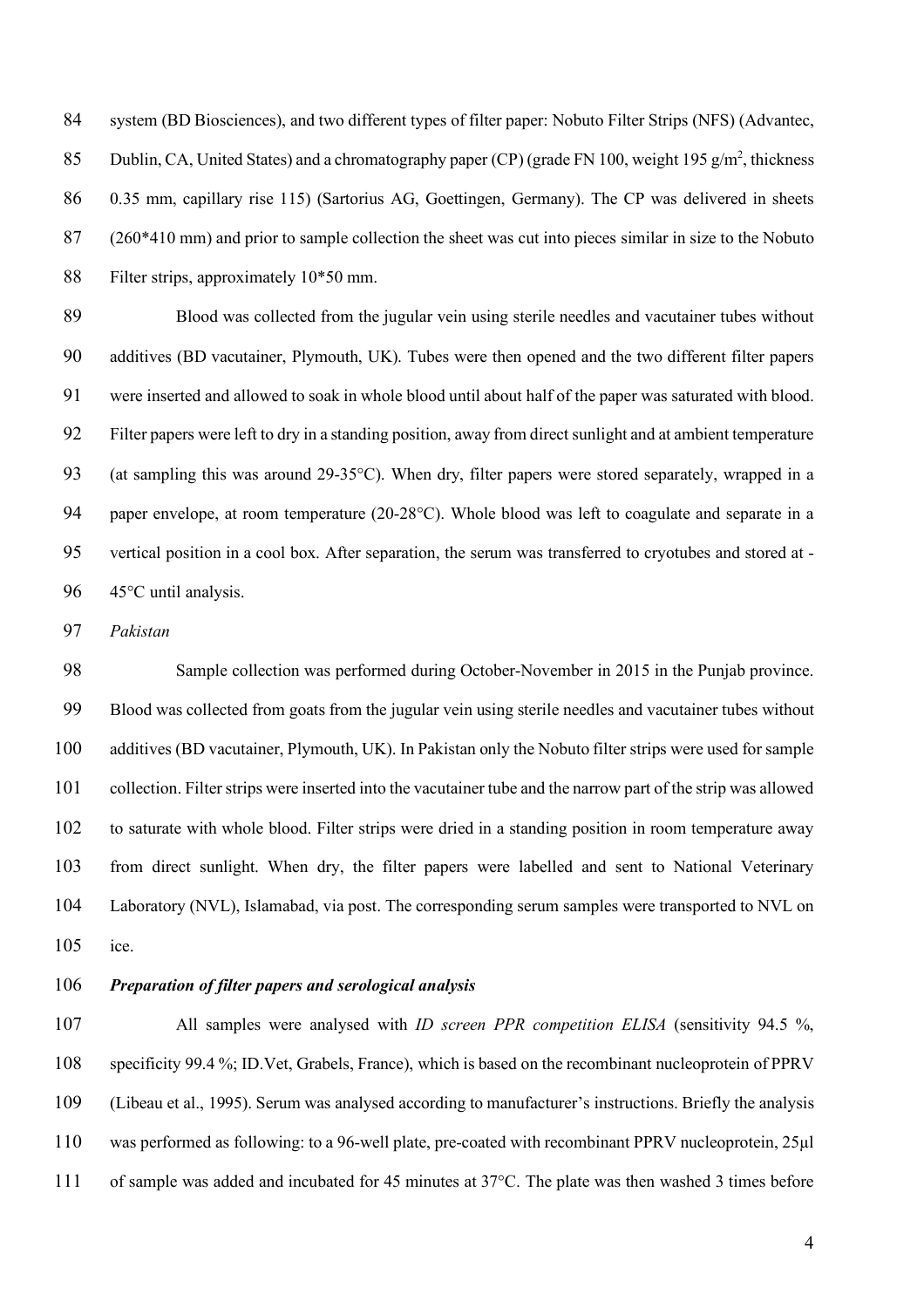112 adding the conjugate (100µl/well), followed by 30 minutes of incubation at 21°C. The wash was repeated and 100µl/well of substrate solution was added and incubated for 15 minutes at room temperature. As a last step, 100µl/well of stop solution was added to stop the reaction. Plates were read at 450 nm.

 The dried filter papers were prepared as following before use in the cELISA: From each filter 117 paper a piece of approximately 75 mm<sup>2</sup> was cut. This piece was then cut into 5-8 smaller pieces and added to 150 µl of ELISA dilution buffer and incubated for 1 hour in room temperature. After incubation, 50 µl of this solution was used in each well, which was otherwise performed in the same way as the serum samples.

*Statistical analysis*

 The results from the serological assays performed on the filter papers were compared to the assays performed on serum, which was considered as the gold standard. A few serological results were between competition percentages 50-60, which according to the manufacturer are considered as doubtful results. These results were considered as negative in the statistical analyses. All statistical analyses were done in the statistical software *R,* version 3.2.2. (R Core Team, 2015). Cohen's Kappa was used to calculate agreement between serum and filter paper assays. Agreement of results was further studied using Bland-Altman plots, with the results from analysis on serum samples considered as the reference. The dots in the Bland-Altman plot represents the difference between the measurements (serum vs. the filter paper of each individual sample) on the y-axis and the average of the measurements on the x-axis (Bland and Altman, 1999). In other words, the difference of the measurements is plotted against the mean of the measurements and the coloured lines represents the mean difference. If the two tests were to give the same results, all the dots would be centred around 0 on the y-axis (marked by the black horizontal line) and the coloured line would overlap with the black line. Plots were produced using the *blandr*-package (Datta, 2017). Receiver operating characteristic curve (ROC-curve) and Precision- Recall curve (PRC) was produced by the *precrec*-package (Saito and Rehmsmeier, 2017). The *pROC*- package was used to find the adjusted cut-off, including sensitivity and specificity, for filter paper assays (Robin et al., 2011). Sensitivity and specificity were given the same weight when evaluating the adjusted cut-off value.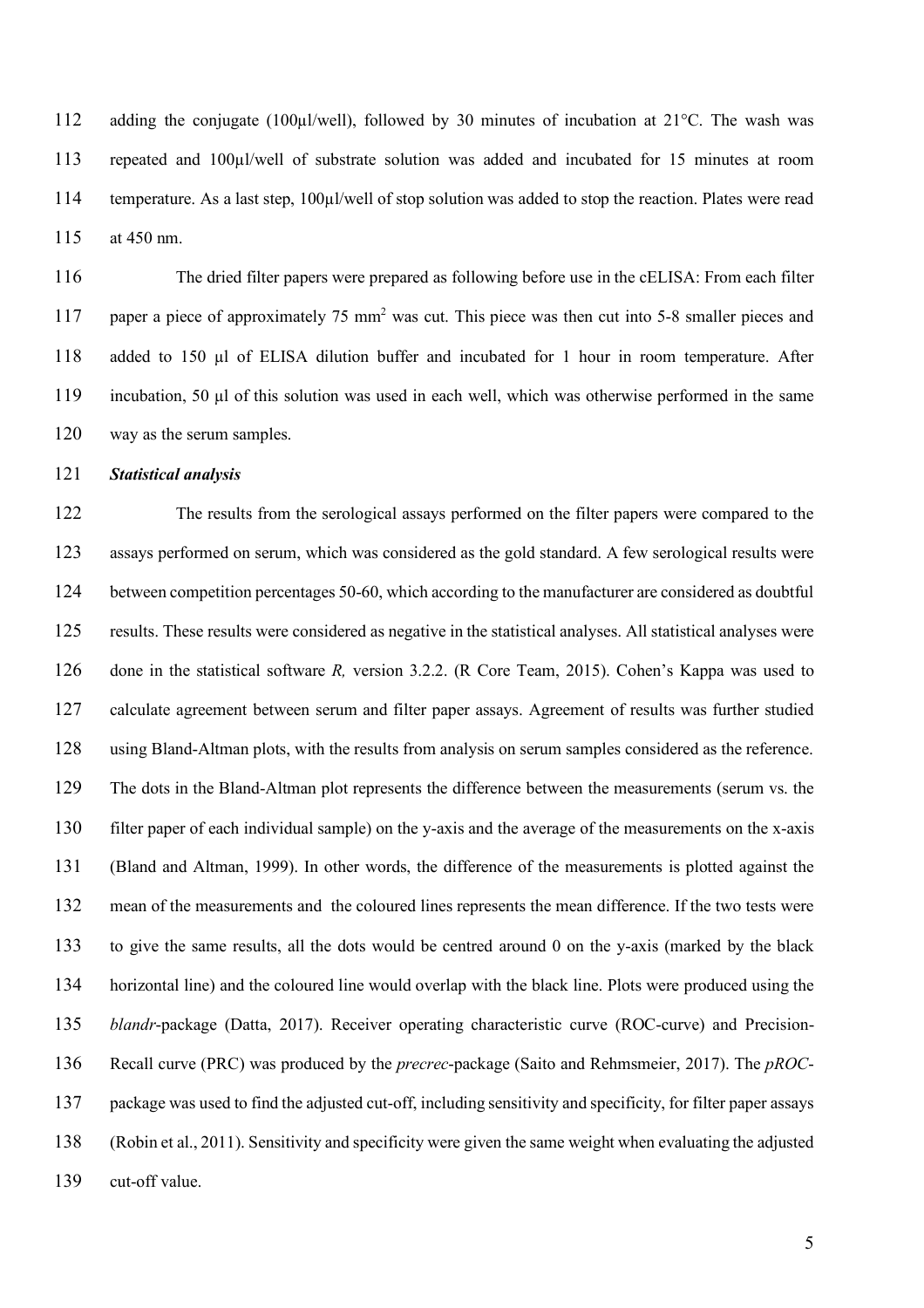#### **Results**

 In Tanzania, 32 sheep and 164 goats were sampled, and in Pakistan, 60 goats were sampled. Of the 196 animals sampled in Tanzania, 21 animals (10.7 %) were seropositive for PPRV antibodies 144 according to the ELISA on serum samples. When performing the ELISA using whole blood stored on either NBS or CP, 11 samples (5.6 %) were positive when using the suggested < 50 % cut-off (Table 1A and 1B). In Pakistan, 48 animals (80 %) were seropositive according to assay on serum samples, 147 and 40 animals (66.7 %) were positive on assay on NFS (Table 1C).

 The Bland-Altman plots indicate a systematic difference between the methods that is comparable all over the test result interval (Figure 1A-C). To find an adjusted cut-off for the analysis on the different kinds of filter papers a ROC-curve analysis was used (Figure 2 and 3). The ROC-curve for the NFS in Tanzania had an area under the curve (AUC) of 0.988, where an AUC of 1 indicates a perfect fit. The adjusted cut-off value for a positive sample was calculated to be < 84.6 % (instead of < 50 %) (Figure 2A), which would give a sensitivity of 95.2 % (95 % CI 85.7;100) and a specificity of 97.2 % (95 % CI 94.4;99.4) for the NFS saturated with whole blood. Cohen's kappa for the NFS first using the <50 % cut-off was 0.66 (0.47-0.85). When adjusting the cut-off to 84.6 %, Cohen's kappa was improved to 0.85 (0.74-0.97) (Table 2). The ROC-curve for the CP had an AUC of 0.983 and an adjusted cut-off of < 84.3 %, sensitivity of 90.5 % (95 % CI 76.2;100), and specificity of 99.4 % (95 % CI 98.3;100) (Figure 2A). Cohen's kappa for the cut-off < 50 % was 0.62 (0.42-0.82) and on the adjusted cut-off (< 84.3 %) was improved to 0.92 (0.83 – 1) (Table 2). Due to the data being unbalanced (with a higher ratio of negative results compared to positive results) the performance of the filter papers were further evaluated using a PRC (Figure 2B). The PRC gives the precision (equal to the positive predictive value, PPV) for all values of recall (equal to the sensitivity of the test). A perfect test would have a precision and recall of 1 and form a 90° angle in the right upper corner of the graph and an AUC of 1. Our test shows an excellent performance level both on NFS (AUC 0.938) and CP (AUC 0.925) (Saito and Rehmsmeier, 2015).

 The results from the samples from Pakistan were analysed accordingly. The ROC-curve had an AUC of 0.996 and a new cut-off of < 69.0 % (Figure 3A). This new cut-off had a sensitivity of 97.9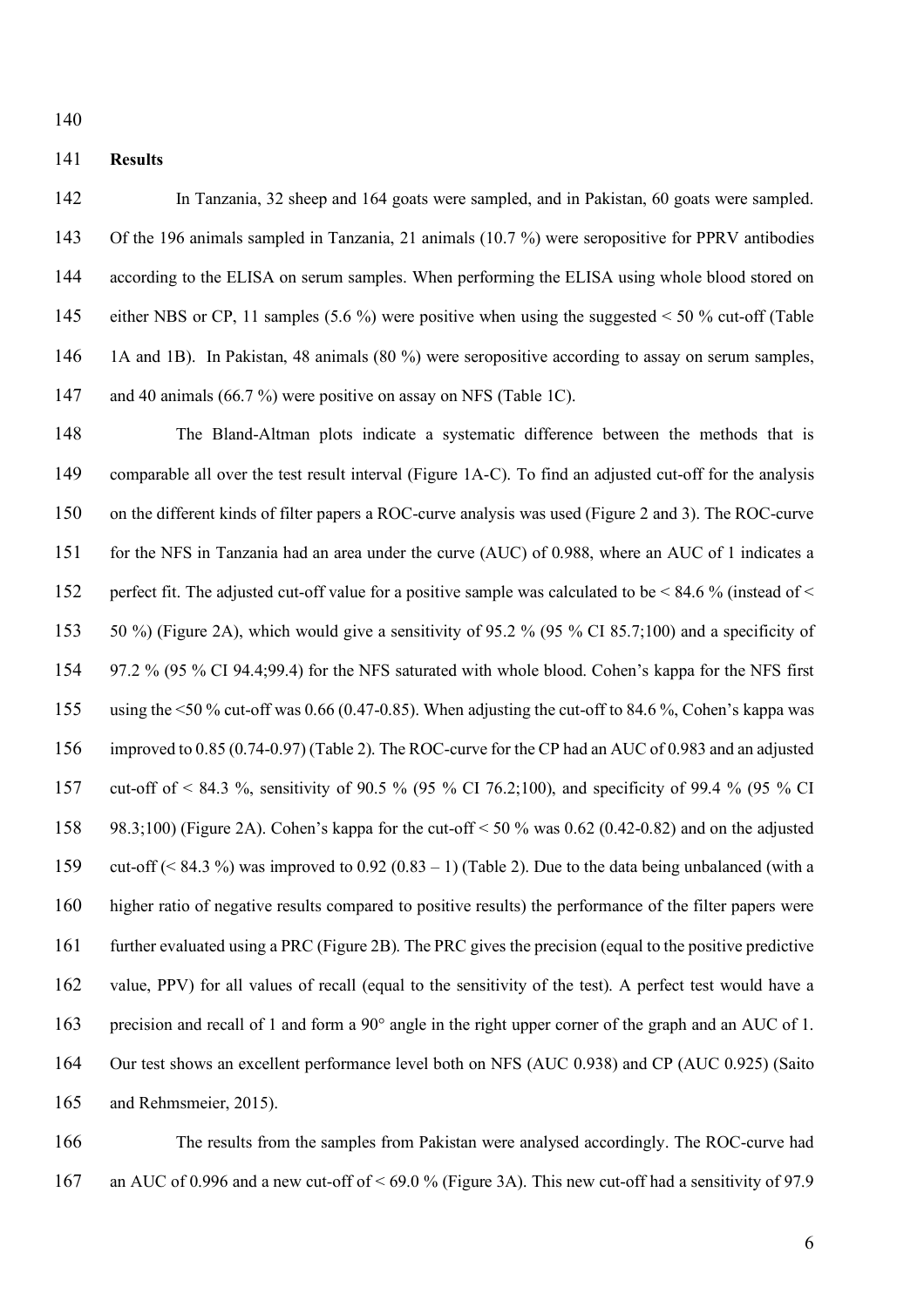% (95 % CI 93.8;100) and a specificity of 100 % (95 % CI 100;100). The un-adjusted Cohen's kappa 169 was calculated to be 0.77 (0.58-0.96), and with the adjusted cut-off ( $\leq 69\%$ ) improved to 0.95 (0.85-1) (Table 3). The results in Pakistan were also unbalanced, however with a higher ratio of positive animals compared to negative results, giving both very high precision and recall in the PRC (AUC 0.999) (Figure 3B).

## **Discussion**

 Since it was first described in 1942 (Gargadennec and Lalanne, 1942), Peste des petits ruminants (PPR) has spread to most of Africa and Asia. These areas hold the majority of the world's sheep and goat population, with an estimated 1.7 billion animals at risk (FAO, 2015). One of the major obstacles for the control and eradication of PPR is the transport of samples from remote areas to laboratory facilities for testing. Especially the cold chain can be difficult to maintain, which is important to preserve the sample and prevent the proteins to degrade. Here we used filter papers as a highly cost- effective method for transport of whole blood samples. Furthermore we have optimized the use of these papers in a cELISA for serological diagnosis of PPR (Libeau et al., 1995). The filter papers performed well in the analysis when compared to the results from corresponding serum samples tested in the same cELISA. The AUC of the ROC curve was > 0.98 in all three examples (Figure 2A and 3A), which is considered as an excellent accuracy of the test (Fawcett, 2006). ROC curves can however be misleading when used on unbalanced data (data with a higher proportion of either negative or positive results), and PRC was therefore produced as a complement (Figure 2B and 3B). In a PRC it is possible to see the precision (equal to the positive predictive value, PPV) for all values of recall (equal to the sensitivity of the test). The sensitivity values are plotted along the x-axis and the PPV along the y-axis. A perfect test would have a precision and recall of 1 and form a 90° angle in the right upper corner of the graph, and an AUC of 1, our three tests scored an AUC between 0.925 – 0.999. Additionally, Cohen's kappa was used to measure the agreement between results from analysis performed on serum and analysis performed on filter papers. Before adjusting the cut-off, Cohen's kappa for NFS was 0.66 in Tanzania, 0.77 in Pakistan, and for CP in Tanzania it was 0.62. These values are considered as a moderate to substantial agreement (McHugh, 2012). When adjusting the cut-off and re-calculating Cohen's kappa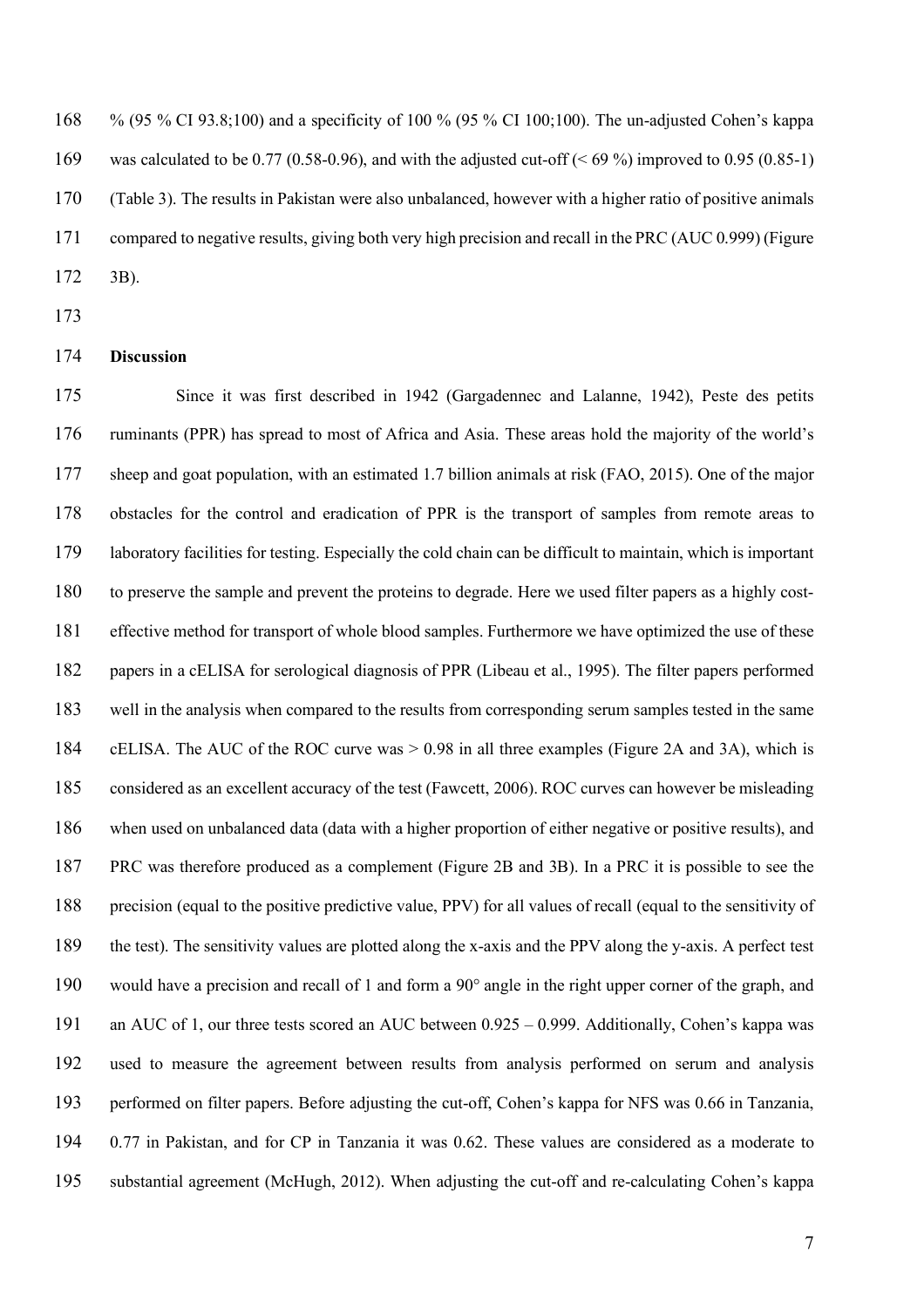values they were raised to 0.85, 0.95, and 0.92, respectively, which are considered a near perfect agreement (a value of 1 is seen as a perfect agreement) (McHugh, 2012). This demonstrates how important it is to adjust the cut-off when using filter papers instead of serum in the analysis.

 Sensitivity and specificity were over 90 % in all examples when the cut-off value for a positive result was adjusted. The NFS gave a higher sensitivity and specificity in both countries (Tanzania: 95.2 % and 97.2 %, Pakistan: 97.9 % and 100 %) compared to the CP used in Tanzania (90.5 % and 99.4 %). The NFS have been optimized for transport and storage of clinical samples and is expected to perform better, however the CP is much cheaper (around 30 times less per sample when using the CP in 10\*50 mm pieces). The CP still performed satisfactory, so therefore we consider it a possible option in circumstances where budget is an issue.

 The adjusted cut-off differed between the two countries: in Tanzania (NFS) it was adjusted to 84.6 % and in Pakistan to 69.0 %. This is due to the higher positive proportion in Pakistan, 80.0 % versus 10.7 % in Tanzania. Previous studies in Tanzania have found a similar or slightly higher prevalence, however, performed in animals of all ages (Kgotlele et al., 2016, Torsson et al., 2017, Muse et al., 2012). In Pakistan, previous studies have found a similar prevalence or slightly lower (Zahur et al., 2008, Zahur et al., 2011, Abubakar et al., 2017). In a high prevalent area, the sensitivity of a test needs to be higher, to avoid a large number of false negatives. To increase the sensitivity in the used ELISA the cut-off was lower in the high prevalent area (Pakistan) compared to the low prevalent area (Tanzania). The final decision on the adjusted cut-off must depend on the aim of the test and where the test is going to be used. When used for a screening purpose a higher cut-off is suggested to detect potentially infected animals as early as possible, which is desirable during the eradication program. As the prevalence in the population decreases so will also the positive predictive value of the test. To increase the positive predictive value one could target the sampling to risk groups, use a test with a higher specificity, or use an additional test and interpret the results in series. The optimum cut-off also depends on the frequency distribution of the test variable in the healthy and diseased populations (Thrusfield 2007). Moreover, even for a certain diagnostic test, the cut-off value is not universal and should be determined for each region and for each disease condition (Pfeiffer, 2010, Habibzadeh et al., 2016).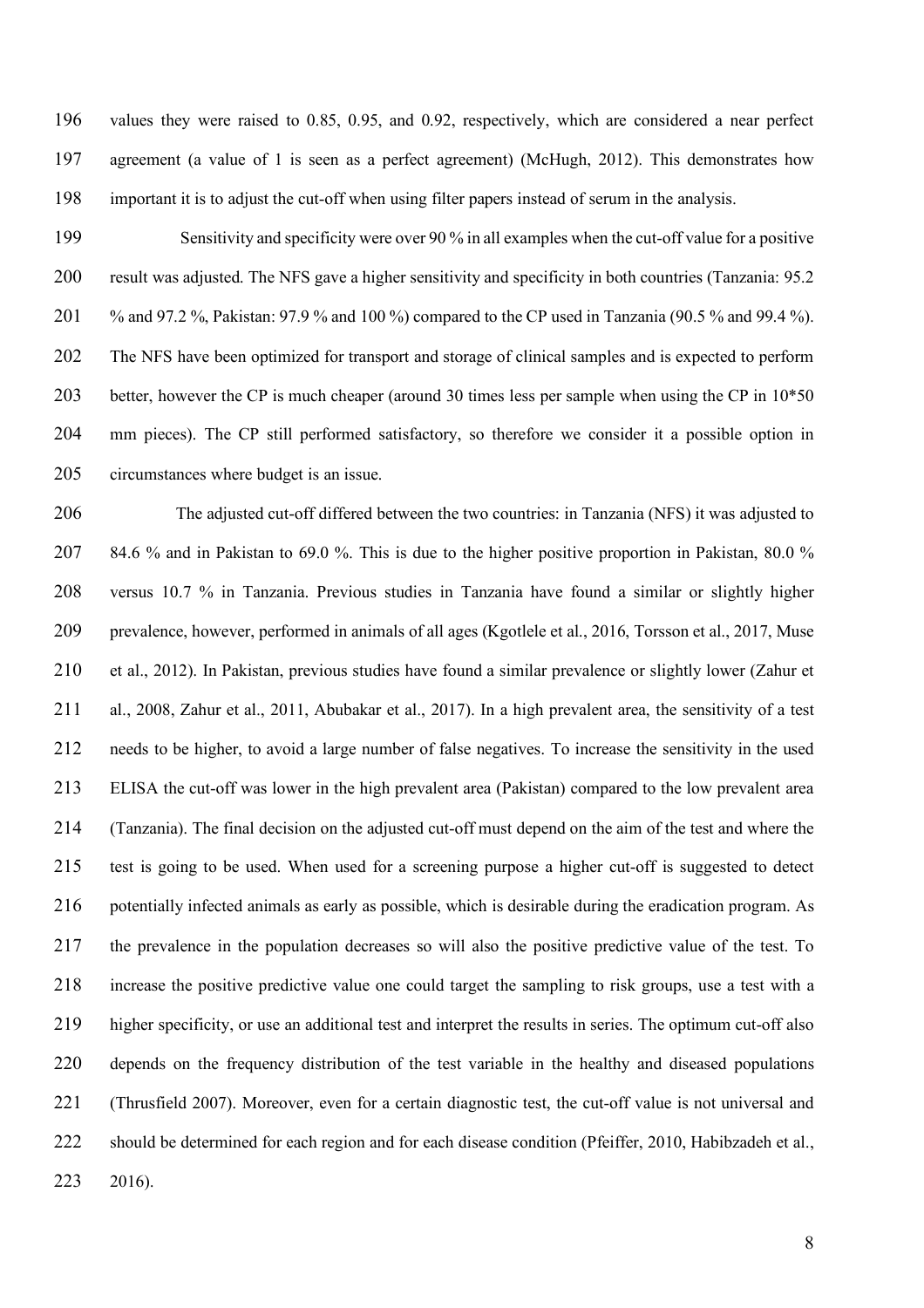These results demonstrate that filter papers are an acceptable and cost-effective transport method of whole blood samples for later use in serological analysis. Here we dipped the filter paper in blood collected in a serum tube. In a field setting we would recommend to take the blood samples using only an injection needle, letting the blood drip down on the filter paper (excluding the need of a serum tube), which is then left to dry away from direct sunlight. Filter papers could be used, and perform well, in low-income and large countries, where access to laboratory facilities is limited or available only at a great distance and where the cold chain is difficult to maintain. It is however important to adjust the cut- off value for a positive result when using filter papers, and as we have shown here by performing the 232 study in two different countries, in a low prevalent setting the cut-off may need to be adjusted to a higher degree than in a high prevalent setting. **References** Abubakar, M., Rajput, Z. I., Arshed, M. J., Sarwar, G. & Ali, Q. 2011. Evidence of Peste Des Petits Ruminants Virus (Pprv) Infection in Sindh Ibex (Capra Aegagrus Blythi) in Pakistan as Confirmed by Detection of Antigen and Antibody. *Tropical animal health and production,* 43**,** 745-747. Abubakar, M., Zahur, A. B., Afzal, M., Ali, Q. & Gonzales, J. 2017. Peste Des Petits Ruminants (Ppr) in Pakistan: Analysis of a National Level Serological Data. *Small Ruminant Research,* 155**,** 57-65. Aguilar, X. F., Fine, A. E., Pruvot, M., Njeumi, F., Walzer, C., Kock, R. & Shiilegdamba, E. 2018. Ppr Virus Threatens Wildlife Conservation. *Science,* 362**,** 165-166. Datta, D. 2017. Blandr: A Bland-Altman Method Comparison Package for R. FAO 2013. Supporting Livelihoods and Building Resilience through Peste Des Petits Ruminants (Ppr) and Small Ruminant Disease Control. Animal Production and Health Position Paper. Rome. Available: http://www.fao.org/docrep/017/aq236e/aq236e00.htm FAO and OIE. 2015. *Global Strategy for the Control and Eradication of PPR*. Available: http://www.fao.org/3/a-i4460e.pdf Fawcett, T. 2006. An Introduction to Roc Analysis. *Pattern recognition letters,* 27**,** 861-874.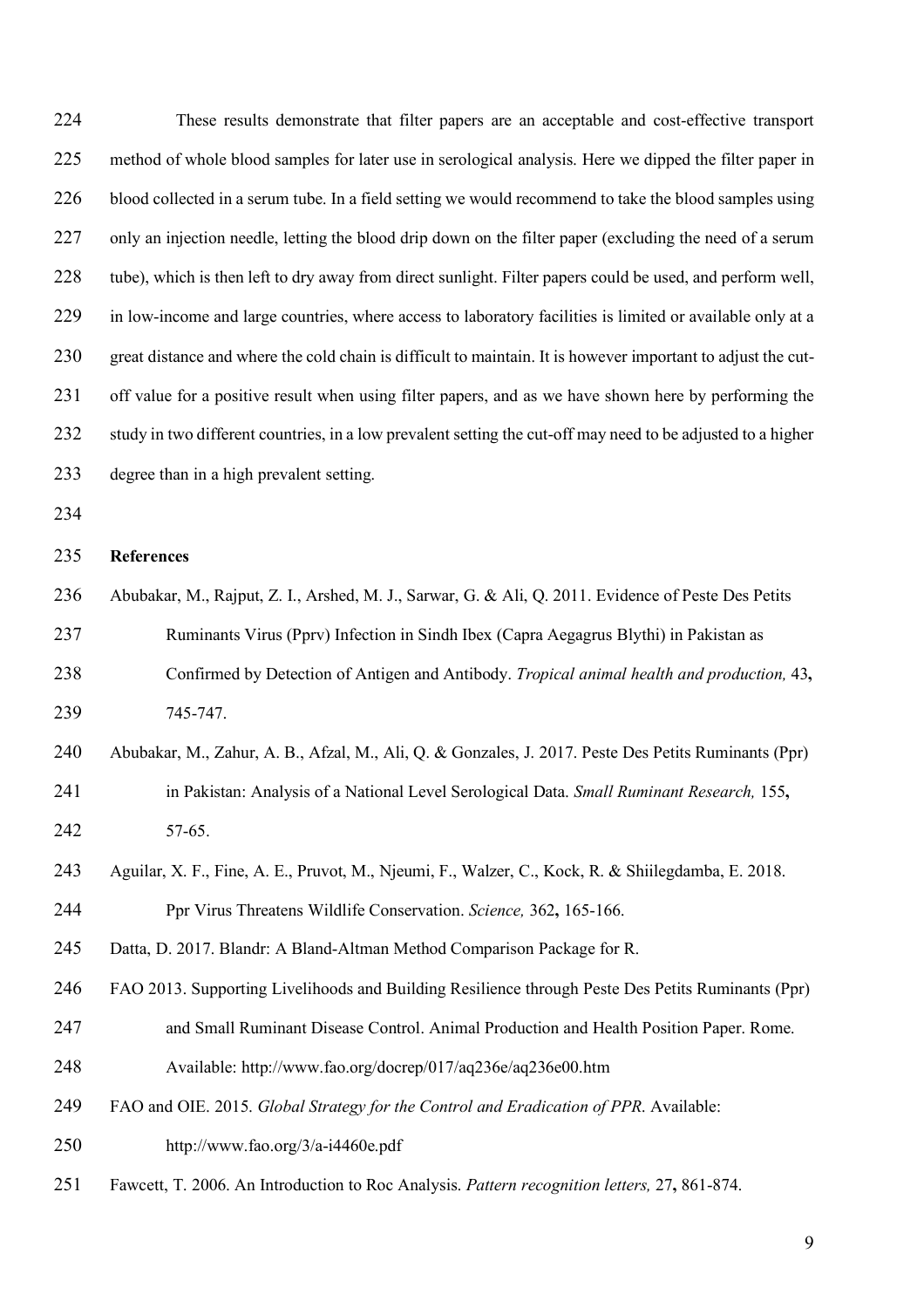- Gargadennec, L. & Lalanne, A. 1942. La Peste Des Petits Ruminants. *Bull. Serv. Zoo. AOF,* 5**,** 15-21.
- Gibbs, E., Taylor, W., Lawman, M. & Bryant, J. 1979. Classification of Peste Des Petits Ruminants Virus as the Fourth Member of the Genus Morbillivirus. *Intervirology,* 11**,** 268-274.
- Habibzadeh, F., Habibzadeh, P. & Yadollahie, M. 2016. On determining the most appropriate test cut-off value: the case of tests with continous results. *Biochemia Medica*, 26, 297-307.
- Hopkins, J. S., Chitambo, H., Machila, N., Luckins, A. G., Rae, P. F., Van Den Bossche, P. & Eisler,
- M. C. 1998. Adaptation and Validation of Antibody-Elisa Using Dried Blood Spots on Filter
- Paper for Epidemiological Surveys of Tsetse-Transmitted Trypanosomosis in Cattle.
- *Preventive veterinary medicine,* 37**,** 91-99.
- ICTV, International Committee on Taxonomy of Viruses. 2016. Available:

https://talk.ictvonline.org/taxonomy/ [Accessed 5th February 2018].

- Kgotlele, T., Macha, E., Kasanga, C., Kusiluka, L., Karimuribo, E., Van Doorsselaere, J., Wensman,
- J., Munir, M. & Misinzo, G. 2014. Partial Genetic Characterization of Peste Des Petits
- Ruminants Virus from Goats in Northern and Eastern Tanzania. *Transboundary and emerging diseases,* 61**,** 56-62.
- Kgotlele, T., Torsson, E., Kasanga, C., Wensman, J. & Misinzo, G. 2016. Seroprevalence of Peste Des Petits Ruminants Virus from Samples Collected in Different Regions of Tanzania in 2013 and 2015. *J Vet Sci Technol,* 7**,** 2.
- Khalafalla, A. I., Saeed, I. K., Ali, Y. H., Abdurrahman, M. B., Kwiatek, O., Libeau, G., Obeida, A. A. & Abbas, Z. 2010. An Outbreak of Peste Des Petits Ruminants (Ppr) in Camels in the Sudan. *Acta tropica,* 116**,** 161-165.
- Libeau, G., Prehaud, C., Lancelot, R., Colas, F., Guerre, L., Bishop, D. & Diallo, A. 1995.
- Development of a Competitive Elisa for Detecting Antibodies to the Peste Des Petits
- Ruminants Virus Using a Recombinant Nucleobrotein. *Research in Veterinary Science,* 58**,**
- 50-55.
- Mahapatra, M., Sayalel, K., Muniraju, M., Eblate, E., Fyumagwa, R., Shilinde, S., Maulidmdaki, M.,
- Keyyu, J., Parida, S. & Kock, R. 2015. Spillover of Peste Des Petits Ruminants Virus from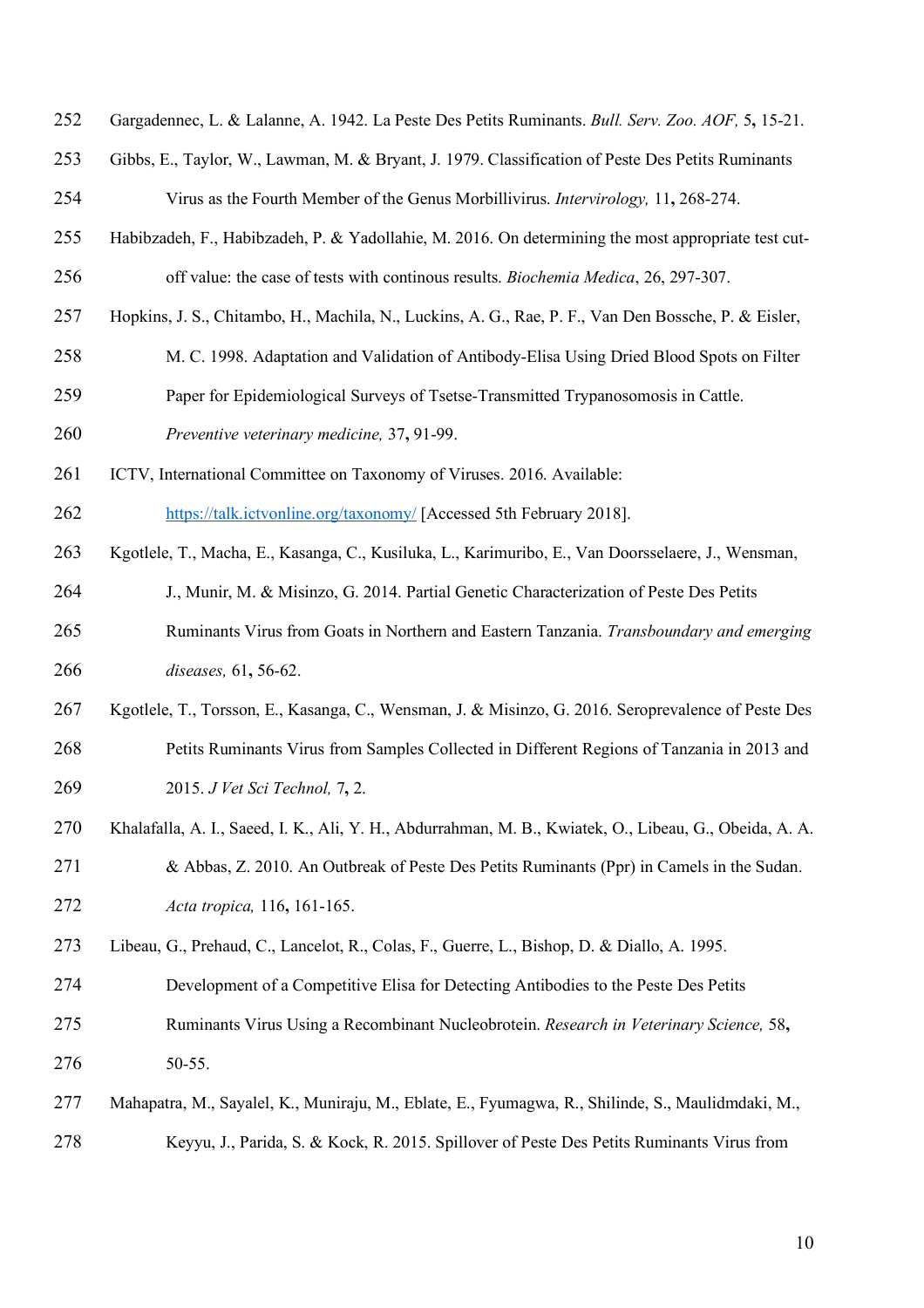- Domestic to Wild Ruminants in the Serengeti Ecosystem, Tanzania. *Emerging infectious diseases,* 21**,** 2230.
- Matheus, S., Huc, P., Labeau, B., Bremand, L., Enfissi, A., Merle, O., Flusin, O., Rousset, D. & Leparc-Goffart, I. 2015. The Use of Serum Spotted onto Filter Paper for Diagnosing and Monitoring Chikungunya Virus Infection. *Journal of Clinical Virology,* 71**,** 89-92.
- Mchugh, M. L. 2012. Interrater Reliability: The Kappa Statistic. *Biochemia medica,* 22**,** 276-282.
- Michaud, V., Gil, P., Kwiatek, O., Prome, S., Dixon, L., Romero, L., Le Potier, M.-F., Arias, M.,
- Couacy-Hymann, E. & Roger, F. 2007. Long-Term Storage at Tropical Temperature of Dried-Blood Filter Papers for Detection and Genotyping of Rna and DNA Viruses by Direct Pcr.
- 

*Journal of virological methods,* 146**,** 257-265.

- Misinzo, G., Kgotlele, T., Muse, E., Van Doorsselaere, J., Berg, M. & Munir, M. 2015. Peste Des Petits Ruminants Virus Lineage Ii and Iv from Goats in Southern Tanzania During and Outbreak in 2011. *Br. J. Virol,* 2**,** 1-4.
- Muse, E. A., Karimuribo, E. D., Gitao, G. C., Misinzo, G., Mellau, L. S., Msoffe, P. L., Swai, E. S. &
- Albano, M. O. 2012. Epidemiological Investigation into the Introduction and Factors for
- Spread of Peste Des Petits Ruminants, Southern Tanzania. *Onderstepoort Journal of*
- *Veterinary Research,* 79**,** 49-54.
- OIE. 2016. Available: http://www.oie.int/wahis\_2/public/wahid.php/Wahidhome/Home [Accessed 14 297 th September 2016].
- Pfeiffer, D. 2010. Veterinary Epidemiology an introduction. (Wiley-Blackwell, Oxford).
- R Core Team 2015. R: A Language and Environment for Statistical Computing. R Foundation for Statistical Computing. Vienna, Austria. Https://Www.R-Project.Org/.
- Randriamparany, T., Kouakou, K. V., Michaud, V., Fernández‐Pinero, J., Gallardo, C., Le Potier, M.
- F., Rabenarivahiny, R., Couacy‐Hymann, E., Raherimandimby, M. & Albina, E. 2016.
- African Swine Fever Diagnosis Adapted to Tropical Conditions by the Use of Dried‐Blood
- Filter Papers. *Transboundary and emerging diseases,* 63**,** 379-388.